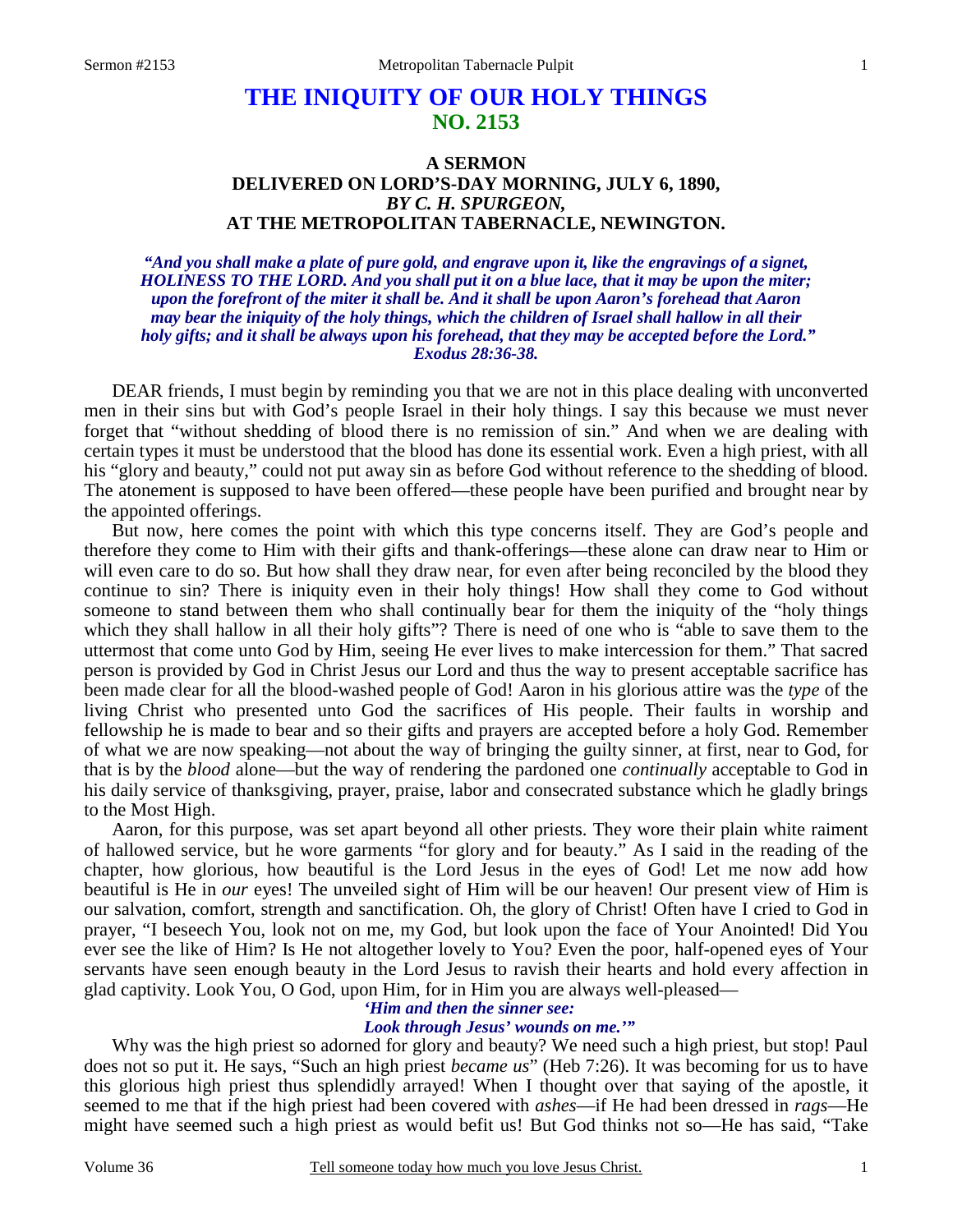away the filthy garments from Him. Let them set a fair miter upon His head." He has covered us with a robe of righteousness and we are comely with His comeliness which He has put upon us. And we are such in God's sight that it is becoming that we should not be represented by a high priest in sordid garments, but by one who is dressed in "gold, and blue, and purple, and scarlet, and fine linen." What great things God thinks of His elect! What a high price He puts upon His redeemed! His delight is in His saints. He takes more solace in them that fear Him than in all creation besides. "Unto you that believe Christ is precious"—but you that believe are also precious to Him! Does He not say, "Since you were precious in My sight, you have been honorable"? Therefore none but an honorable and glorious person shall represent the chosen. Let us humbly rejoice in the glory and beauty of Him who takes our place before the infinite Jehovah—

> *"Jesus, in You our eyes behold A thousand glories more Than the rich gems, and polished gold, The sons of Aaron wore."*

I thank God that though the meanest and vilest of all His creatures because of my sin, yet He who represents me to God is neither mean in person nor vile in apparel but He is altogether perfect in Himself and altogether beauteous in His array. Take comfort from this thought to begin with. You will *need* such consolation for I am going to remind you of very uncomfortable truths.

Let us consider first *a sad subject*—"The iniquity of the holy things which the children of Israel shall hallow in all their holy gifts." And then, secondly, we shall dwell upon *a glad subject—*"HOLINESS TO THE LORD shall be upon Aaron's forehead, that Aaron may bear the iniquity of the holy things. It shall always be upon his forehead, that they may be accepted before the Lord." May God, the Holy Spirit, open up the type before us and also open our hearts to receive its teaching!

**I.** First, consider A SAD SUBJECT—"The iniquity of the holy things which the children of Israel shall hallow."

 *They were* "*holy things.*" Despite the iniquity, their offerings were hallowed and holy! This is a precious *saving* clause. Our prayers, our praises, our service to God—these are holy things—albeit iniquity attaches to them. They are holy as to God's ordinance, for He has ordained them for His glory. He has bid us serve Him. He has bid us draw near in prayer. He has also said—"Whoever offers praise glorifies Me." When we do what God bids us, the act is holy because it is done in obedience to the divine ordinance.

 Such deeds are holy as to the divine design, for the sacrifices which the Israelites brought were meant to set forth Christ and His glorious work—therefore they were holy. They were meant to be tokens of our gratitude, love, dedication, homage—therefore they are holy. The great Father teaches us much precious truth by every institution of the tabernacle, the temple and the gospel church—and therefore obedience to each ordinance is holy.

 These deeds were often holy in the intent of the worshipper. When he brought his turtle doves, or his lamb, or his bullock he intended, if he was not altogether outside of spiritual worship, to exercise real reverence, true allegiance and sincere gratitude to God—and this *intent* was holy. Our God is so gracious as to call His people's love, His people's faith, His people's labor, His people's patience "holy things" because He sees how truly their hearts desire that they should be! He knows what is holy and what is not holy—and though there is defilement about our holy things, yet holy things they are if sincerely presented, for the Lord God calls them so! Blessed be His name!

 But although "holy things," *there was iniquity upon all of them* and I shall not confine myself to the case of the Israelites, but shall speak of our own case. Did we ever do anything yet that had not some spot of iniquity upon it? Is not our repentance, after all, but poor stuff compared with what it ought to be? Is not unbelief mixed with our faith? Has not our love a measure of lukewarmness in it? Did you ever sing unto the Lord with pure, reverent praise—and without there being some forgetfulness of the God to whom you sang? I have never prayed a prayer, yet, with which I have felt content. From my first prayer till now I have need of grace to cover my shortcomings at the mercy seat. No act of consecration, no act of self-sacrifice, no rapture of fellowship, no height of spirituality has been without its imperfection! If even the apostles on the mount of transfiguration feared as they entered into the cloud and wandered in their speech, not knowing what they said, it is no strange thing that we are like they! If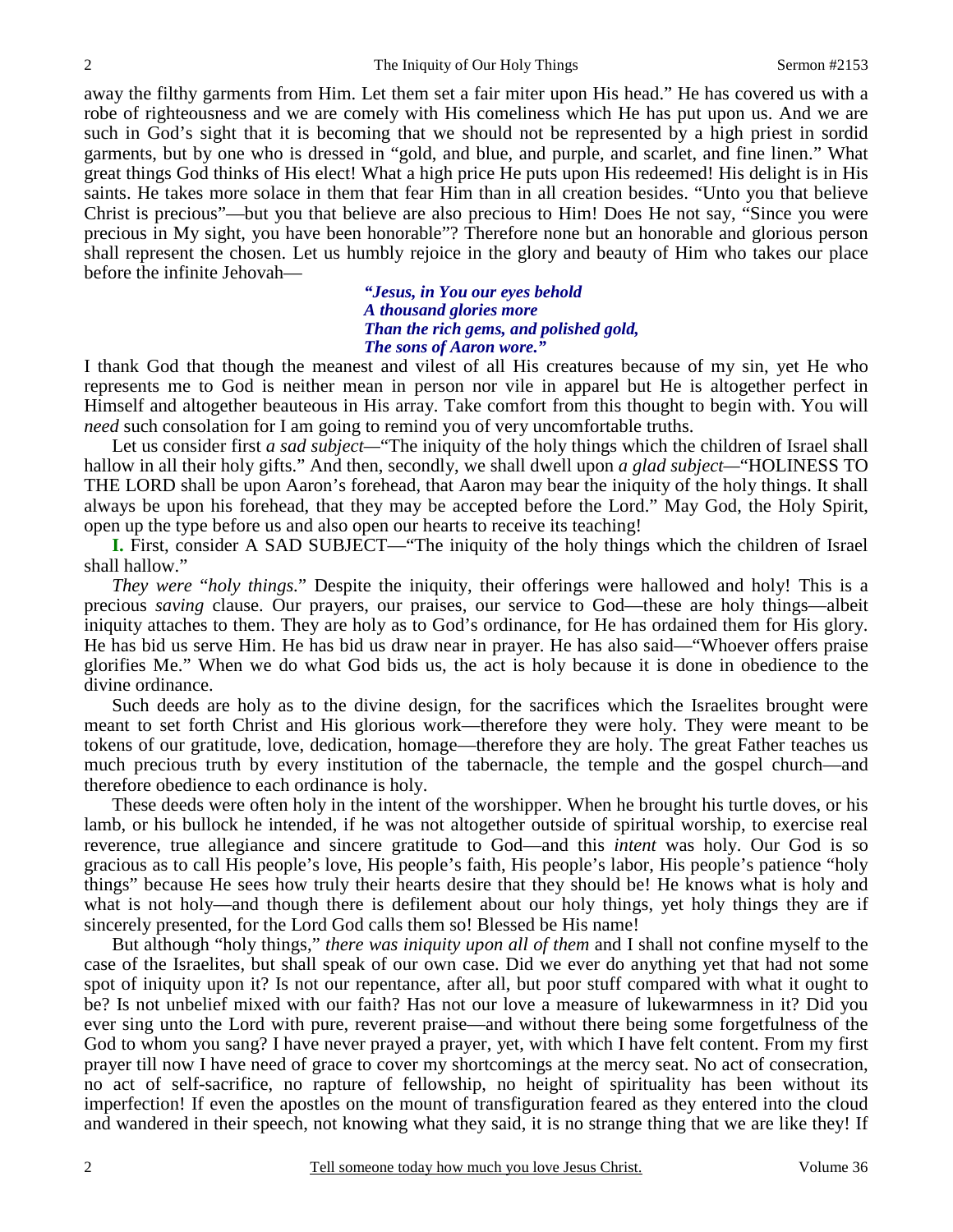we ourselves see much to regret, what must the eye of God behold? Sadly do I say, in the language of the hymn—

## *"If I sing, or hear, or pray, Sin is mixed with all I do."*

 Furthermore, *some of these sins are apparent—*indeed, many of them are painfully before our own eyes. Brothers and sisters, I need not enlarge upon our omissions—how we omit to pray. How we forget to study the Word with intelligent care. How we are remiss in keeping up daily fellowship with God. How slow we are in serving. How impatient in suffering. How backward in alms-giving. How apt to compromise with the world! If the Lord should mark iniquity, who among us could stand? When you think of what you have *not* done, who among you can talk about perfection? It is not so much sins of commission that trouble some of us—for by God's grace we are, for the most part, kept from such transgressions—but sins of *omission* bear terrible witness against us. Who can number them? Who can escape their accusing voice? You have done well—you ought to have done much better. You have done much—you might have done far more. You have given freely, but have you ever given all that you have like the poor woman with her two mites, which were all her living? O brothers and sisters, if we have any idea of what the height of the standard of holiness is we shall be far more inclined to lament our failures before God than to vaunt our holiness before men!

 But I will dwell upon the iniquity of those holy things which we *do* attend to. The phrase used in my text troubles me—I felt laid in the dust before God as I thought of it—"The iniquity of the holy things" is a terrible phrase to me. If the Lord sees iniquity in our *holy* things, what iniquities there must be in our *unholy* things! If even that which God calls holy still has iniquity about it—how vile must that be which even divine condescension could *not* call holy—which even our own conscience could not thus describe! Let us look into this sad matter. Do you never feel great dullness and deadness in holy things? One of my brothers behind me said to me one Sabbath morning, "We come here from business dull and dead, but you seem always to be full of holy life." I dropped a tear when I got away from him, to think that he should have an opinion of me which I could not pretend to deserve. Alas, beloved, we know what it is to kneel down and feel as if we could not pray though we had then most need to wrestle at the throne of God! We know what it is to read our Bible, but we might as well have read a newspaper for all the desire of our heart to the truth of God. Have you ever felt almost unwilling to worship God? I am sure some of you do when you so readily stay away from public worship because of a little rain, or a slight headache, or some other excuse of the kind. Your willing absence is an outward and visible sign of the lack of inward and spiritual grace. When we do come to the house of God, do we always find our heart in the Lord's ways? At the hour of prayer are we eager and earnest? Do not our spirits need whipping to devotion? Toward the business of the world we can fly like eagles—but in coming to God we creep like snails—

#### *"Our souls, how heavily they go To reach eternal joys!"*

This is one of the common sins of our holy things—lack of life, lack of energy, lack of joy in the Lord.

When you get over this, have you not full often to confess a lack of reverence? We pray, my brethren, and we address God as "Holy! Holy! Holy!" but do we veil our faces with awe in His sacred presence? If we had a true sense of His holiness and glory, would not our sense of imperfection humble us in the dust? Alas, we draw near to God with our lips, but in our spirit we are flippant, impertinent and comparatively careless! Are we ever as fully conscious of the divine Majesty as we ought to be? We sing His praises and think rather of the music than of the worship. We use the language of prayer without an adequate sense of what we are saying. Is it not so? The Lord God is in heaven and we are upon earth—He is perfect and we are full of sin—how lowly should be our behavior! Is it so? We would prize the Savior far more as our Mediator if we had a deeper feeling of reverence for the thrice holy God to whom we approach by Him. Do you not too much fail in this respect in your holy things? When you come to the Lord's table tonight, may you come with that holy thoughtfulness by which you may discern the Lord's body—but you have not always done so—or if you have, you are far in advance of your pastor! It is true we pay no superstitious reverence to the material substances of bread and wine, but before Him whom they symbolize we bow in lowliest worship and with subdued spirits we eat of this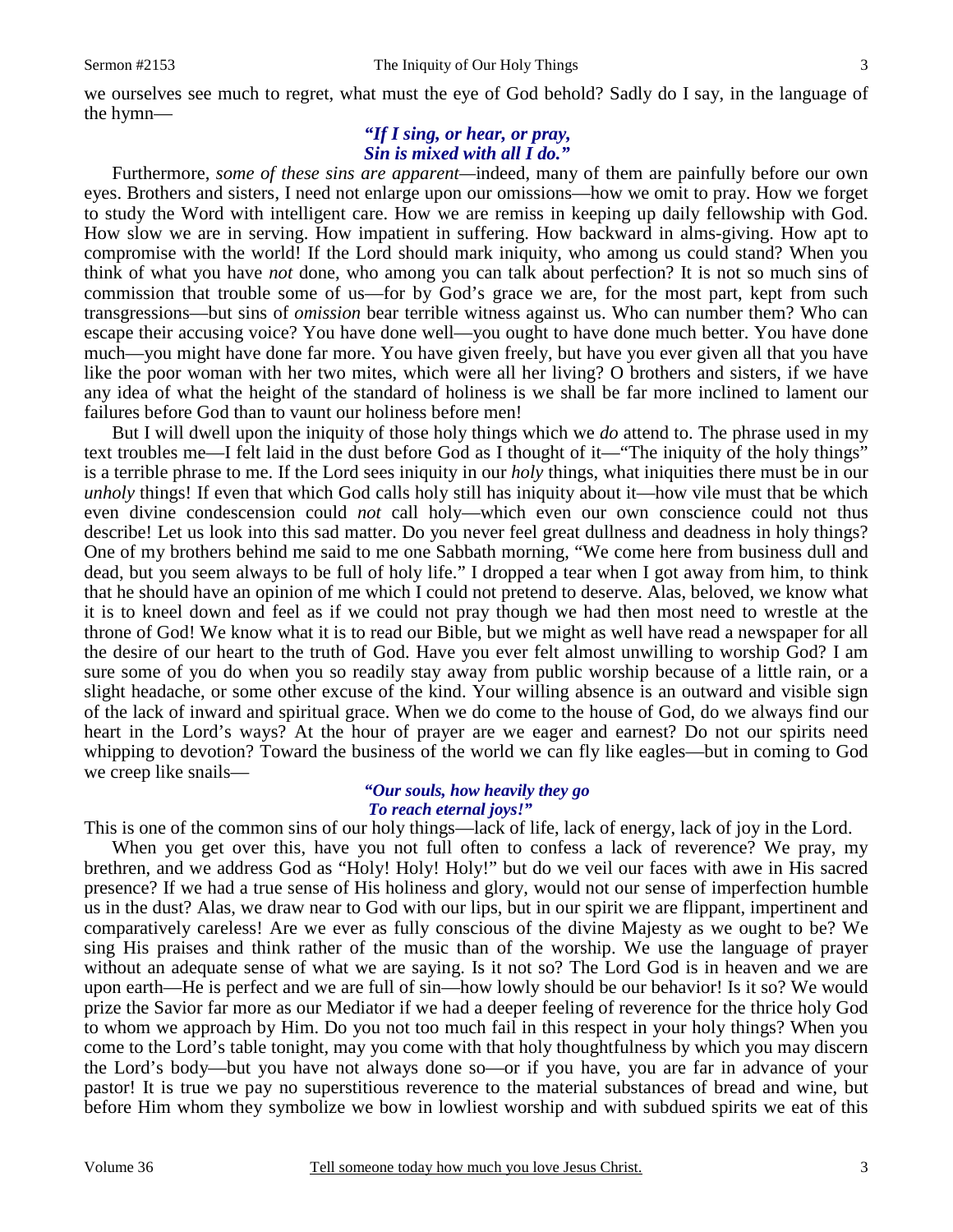bread and drink of this cup. I fear in this holy thing we may not always have been so spiritual, so concentrated, so withdrawn from the world or so fired with holy affection as we ought to have been.

 I have to complain—and I suppose you do, also—that wandering thoughts will intrude in my prayers, my study of the Word, my sacred song, my choice meditation—indeed, even in ministering the Word among you I find my mind roaming. I cannot wonder if you have wandering thoughts in hearing my poor words, for I cannot even hold my own mind to them as I would! Yet, as far as it is my Lord's Word which I proclaim, it is an unholy thing for us to be making room in our minds for other things while the truth of God is being spoken. Oh, that we could tie our thoughts to the cross and never allow them to go further than where they can constantly have Him in view! Sabbath worship, how holy and how precious it is when the soul is at home with her doors shut and none within but God! But when our minds are all over the place, climbing the hills of vanity, or diving into the abysses of care, then it is ill with us! If you bring your children on your back into your pew, or if you keep on jingling the keys of your cupboards, or if all your ledgers and your day-books seem spread out before you and all your fields and your spoiling hay are on your minds—surely such common care will spoil your holy exercises and prevent you from enjoying the repose of the day and the sanctity of the holy assembly!

 Too often, I am afraid; the best of God's people play the hypocrite in a measure. Have we not in public prayer spoken beyond our experience? Have we not seemed very earnest, when, in truth we were working ourselves up to fervency rather than speaking because our hearts were on fire? It is an awful thing to be more glib than gracious! Our own brethren soon discern the imitation of fervency. I can, at the prayer meetings, readily tell when the brother is praying and when he is only *performing*, or playing at prayer! You know how it is with some prayers—they are like an invoice, "as per usual," or a list of goods with "ditto, ditto" every here and there. Oh, for a living groan! One sigh from the soul has more power in it than half an hour's recitation of pretty pious words! Oh, for a sob from the soul or a tear from the heart—a dewdrop of heaven's own life! May the Lord help us to get rid of all seeming—this it is which, to a degree, defiles our sacrifices.

 I have to complain also—and I fear many here would have to complain even more than I do—of lack of faith in prayer. We plead with God an exceedingly great and precious promise and we think we believe it when we do not more than half trust to it. If God wanted to surprise His people, all He would have to do would be to answer certain of their prayers—for these are offered as a matter of course with no idea of their being heard! I think I have seen this sort of thing in many good brethren in another form. They say, "Here is a wonderful thing! I prayed for such-and-such a thing and the Lord has given it to me." Is that wonderful? You are on strange terms with God when it becomes a marvel to you that He keeps His promise! I like better the utterance of the good woman, who, when her friend said, "It is wonderful!" replied, "Yes, in one sense it is wonderful, but not as you mean it. It is not wonderful for God to fulfill His promises—it is just like Him." It is just like the Lord to hear His people's prayers! O friends, our lack of faith has done more mischief to us than all the devils in hell and all the heretics on earth! Some cry out against the Pope and others against agnostics—but it is our own unbelief which is our worst enemy! If we could kill Old incredulity, we could soon rout all the rest of the devil's army. Oh for more faith that our unbelief might not mar our holy things!

 Suppose we do not fail in any of these respects—do you know what often happens? Well, after the private prayer is done, or the public worship is over, or the preaching, or the visiting of the sick has been performed, we sit down and inwardly say, "Yes, I did that uncommonly well, I know I did. I was wonderfully helpful"—which, being interpreted, often means, "I am a fine fellow." Then we rub our hands and say to ourselves, "And the wonder is I am not at all proud! Thank God I am never tempted in that direction. I have too much common sense. I know what a poor creature I am"—and so on and so on. Thus we do our utmost to coat over our good deeds with the slime of self-conceit. This is to pour filthiness upon our sacrifice and make it an abomination in the sight of the Lord!

 Beside this, there generally mingles with the pride a contempt of others. Our endeavors to go up lead us to push others down. We have brought a bullock and we patronizingly say, "I like to see those poor people over yonder bring their pigeons and their doves. I am glad that they do something, though it is so much less than I." This often means, "It makes my bullock look bigger when the turtle doves and pigeons are seen by way of contrast. No doubt those good people are doing their best—but yet, I think if they tried, they might have done better. At any rate, I have far exceeded them." O foolish one! What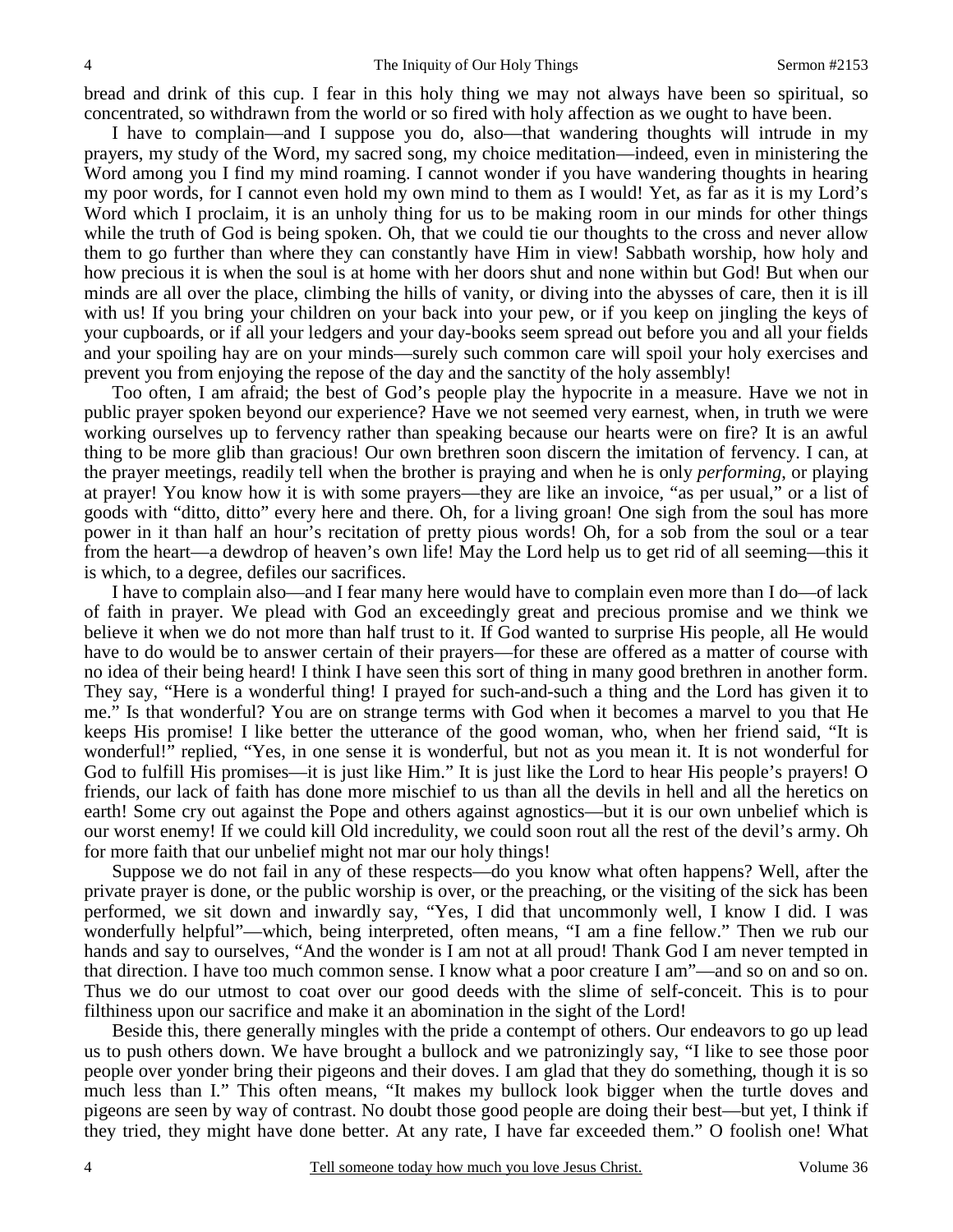have you to do with your brother's sacrifice? What right have you to compare yourself with another? What have you that you have not received? And if you have received it, why do you boast as though you had not received it? But enough of this!

 These are only a few of the iniquities of our holy things which we can see. Beside these, *there are many imperfections of our service which we do not notice* because we are not spiritual enough to discern them. But God sees them. Bring me a needle. This is a highly polished needle. What an instance of human skill to make so small an implement so bright, so absolutely smooth! Bring me that microscope! I have just now put the wing of a butterfly under it. That is God's work and, as I enlarge it, I discover no imperfection—but more and more of marvelous beauty! That butterfly's wing under the microscope becomes most wonderful and I worship God as I gaze upon His handiwork. Take the butterfly away, now, and put your needle in its place. What? Why this is a rough bar of iron which has never been smoothed or polished! This is wretched workmanship! It does not seem fit for delicate work. Such is man's manufacture—the best of it. When God puts your prayers and my sermons under His microscopic eye, they are not at all what we thought they were, but quite the reverse! This ought to humble us as we come before the presence of the All-Seeing One.

*These imperfections in our holy things are so grievous that they should prevent any one of our works, or offerings, or prayers being accepted before the thrice-holy God*. He is so pure that He cannot endure that which is defiled! He is so perfect that He cannot enter into fellowship with that which has a blemish! We must bring that which is *perfect* for it to be accepted in itself—and we have *nothing* of our own that is perfect. And therefore, were it not for the great high priest, of whom I am about to speak, we should be cut off from every kind of acceptance or communion with God. We have nothing which God can accept—

#### *"Our best is all defiled with sin: Our all is worth nothing."*

**II.** Secondly, we have now to consider a glad subject—Lord help me to speak of it aright! The glad subject is that a high priest was provided through whom the iniquity of Israel's holy things could be purged and the holy things themselves could be pleasant unto God. What was done in *type* has also been done in *reality*.

 Consider, then, that *God provided the high priest*. It was ordained that he should be a man perfect in his person. Any defect that could be seen of eye, or hand, or foot disqualified him from being high priest—and secret faults which could not be observed by his fellow men equally disqualified him. In our Lord Jesus there is no defect, open or secret. The verdict of Pilate was true—"I find no fault in this Man." He was tempted in all points but He never sinned in any point. The piercing eyes of the prince of this world found nothing in Him. He is perfect and so He can be high priest unto God.

 The man had to be chosen of God. Aaron was so. God elected him to that high office and even so our Lord is God's elect in whom His soul delights. The Lord says, "I have exalted one chosen out of the people." Christ is ordained of God and by divine authority He stands as high priest for us.

 This man had to be anointed for his work. Aaron was anointed with oil, but our Lord was anointed with the Holy Spirit. We could not have a better high priest, nor could His anointing be more complete—He was anointed with the oil of gladness above His fellows. If we had to choose and we had the wisdom of God granted us to make the choice, we could only say, "Let *Him* stand for us, for there is none like He." blessed be God, we have precisely the high priest that we need!

*This high priest was altogether given up to his people*. Only a word here. He has a heart—his people's names are on the breast-plate which covers it. He has shoulders—his people's names are written on his shoulder-pieces and thus he lends them his power. He has feet—there were no sandals for the priest—he ministered barefooted before God. Why? Because it is the only way in which the Lord can be worshipped according to His repeated command—"Put off your shoes from off your feet, for the place whereon you stand is holy ground." Christ has given to us the heart of His love, the shoulders of His strength, and the feet of His humiliation. "He loved me and gave Himself for me." But, you observe that his head is left. Ah, well, he must give us his head. The power to think is supposed to dwell in the temples and the forehead. The golden plate covered Aaron's forehead from temple to temple and it was always conspicuous there. Thus Christ has given up His thought, His judgment, His mind, His every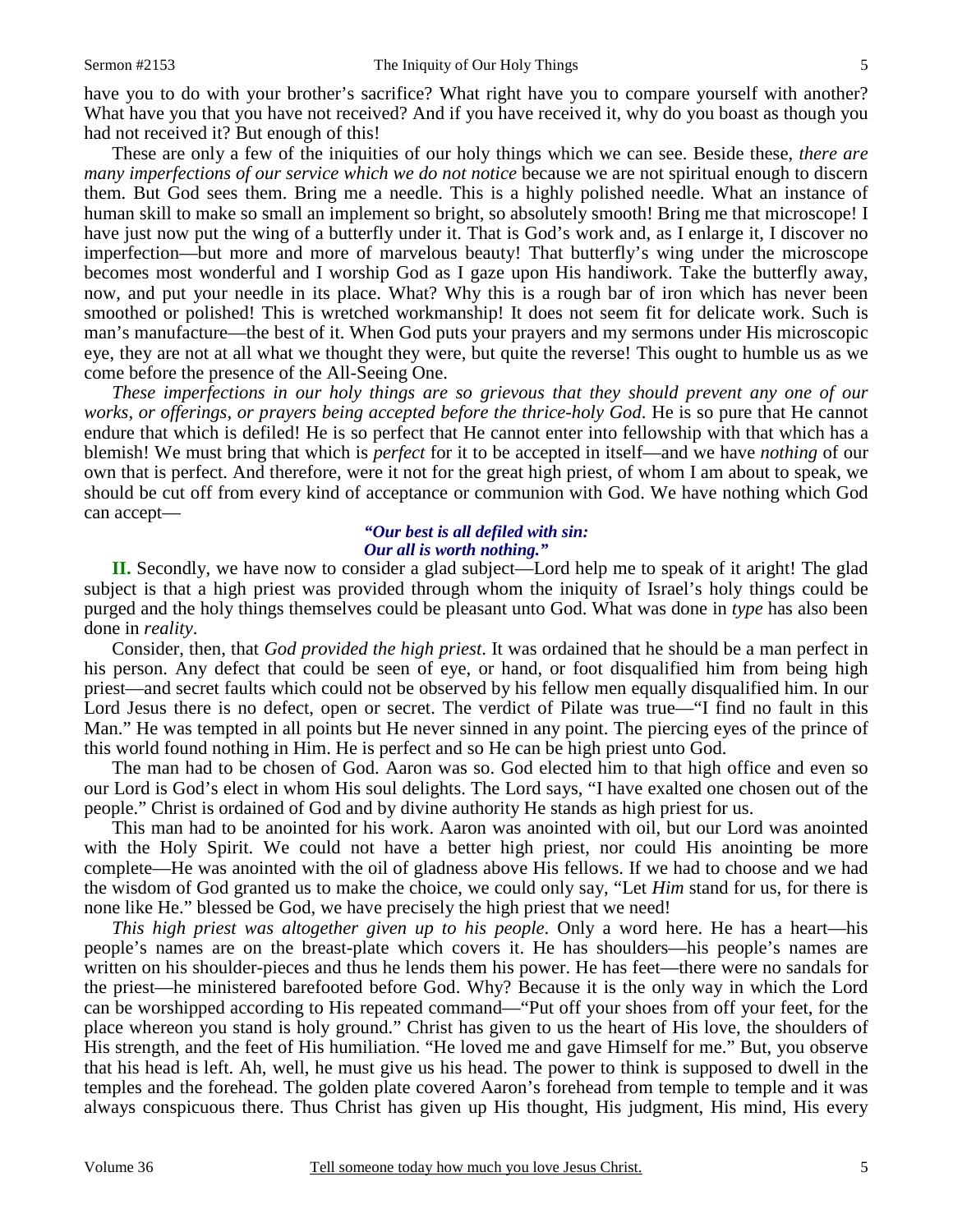faculty to His people. He is all ours! The high priest reserved nothing of himself—he gave all of himself to all his people. Christ is ours. From head to foot He serves us personally and constantly.

 The point I want to bring out most prominently is this—*the high priest bore* "*the iniquity of the holy things.*" You and I have been guilty of iniquity in our holy things—we have said enough upon that humbling subject. But here is our joy—that Jesus bears it all! Putting on His heavenly miter, marked as "HOLINESS TO JEHOVAH," He bears for us the iniquity. "The Lord has laid on Him the iniquity of us all." "He was made sin for us, who knew no sin." It is a wonderful mystery, the transference of sin and of merit—it staggers human reason—faith alone apprehends it! How can the guilty be accounted righteous? How can the perfectly righteous one be made sin? Mysterious these things are, but they are true and the Word of God is full of declarations to this effect. In this truth of God lies the one hope of sinners! All the iniquity of our holy things our Lord Jesus has borne and it is no longer imputed unto us!

 As He stood before God, though He bore the iniquity of the people, yet *He exhibited to God no iniquity*! *And on His forehead was writte*n, "HOLINESS TO JEHOVAH."

 Notice that He bore before God holiness most precious—in token whereof, in type, the engraving was inscribed upon a plate of pure gold. The righteousness of Christ is more precious to God than all the mines of gold in the whole world! His righteousness was absolutely perfect—therefore there was nothing on that plate of gold but "HOLINESS TO JEHOVAH." There was no iniquity in *His* holy things—His holiness was conspicuous and undeniable—it shone on the forefront of His miter. That holiness of His was permanent. It was not painted on that sheet of gold—it was engraved like the engraving of a signet. Christ's righteousness will neither wash out nor wear out. Engraved in incorruptible gold, His righteousness shines gloriously and never loses its virtue. It retains its permanent perfection before the Lord. And as it was precious, perfect, permanent, so it was peculiar—for it was not merely holiness, but "HOLINESS TO JEHOVAH." Christ was wholly dedicated to Jehovah! It was His meat and His drink to do the will of Him that sent Him. His one thought was to glorify the Father. And that holiness of His was prominent—although it was in His secret heart, it was also on His brow where even His enemies were forced to see it and honor it. In everything He thought, said, did, or suffered, He was evermore "*Holiness to Jehovah*."

 One thing more I want you to notice and that is that *the high priest always wore it—*"And it shall always be upon his forehead." He is always "Holiness to God" on our behalf. Our Lord Jesus Christ never shifted His character, never ceased to be a servant of the Host High and never ceased to be perfectly obedient to Him whom He came to serve. Dwell upon these things. If that plate were once taken off, the high priest could no longer officiate—and if Christ were once to lay aside His righteousness on your behalf you would not be accepted. Your holiness is not always on your brow, but His holiness is always on the forefront of His miter and therefore you are always accepted in the beloved! How I delight to speak of this truth! There is a flood of infidelity in the church of God, today, and it often rushes against the doctrine of imputation—in fact, imputed righteousness has been kicked down the aisles of most of our places of worship—it cannot be endured! Yet we believe in it all the more for this! Listen to my text, "It shall always be upon *his* forehead, that *they* may be accepted before the Lord." We are accepted because of something in *Him*. It is not what is upon *our* forehead, but what is upon His forehead that makes us and our offerings to be accepted! We are accepted in the beloved, justified by His righteousness.

 I cannot preach about this matter as I would, but I beg you to think it over. The Lord Jesus by His holiness secures our personal acceptance and then the acceptance of our holy things. Our prayers are accepted, our tears are accepted, our zeal is accepted and our patience is accepted—to God there is now sweet music in our praises. In very deed God accepts our sermons, our Sunday school teaching, our tract distribution, our almsgivings to the poor, our contributions to His cause.

 Our holy work is now viewed with divine favor. Will you not offer more and more of these holy things since they are, in very deed, accepted in Christ? Through His glorious righteousness we are favorably regarded of the Lord—there is no question about it. First God accepts *us* and then He accepts our *holy things*. The Lord is pleased with all we do for Him because He is pleased with His Son. When He sees our iniquity He turns His eyes away and looks on that perfect holiness which shines upon the forehead of the Well-Beloved! Our Lord is that altar which sanctifies both the giver and the gift. God grant us to know the comfort of this truth!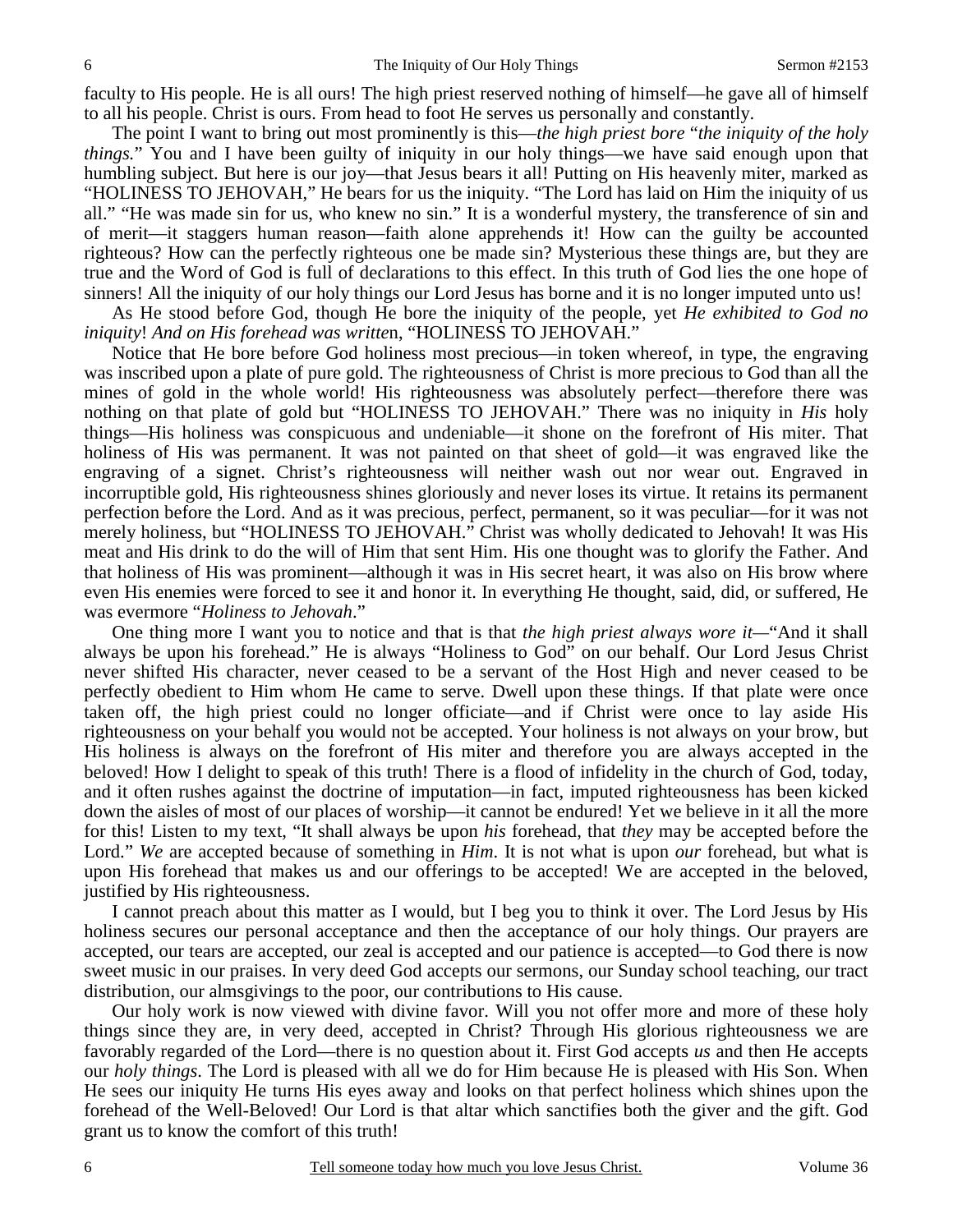Now that I have taught you the main doctrine of the *type*, I desire to bring forth one or two lessons.

 The first is, see here *a lesson of humility*. We always want to be growing in this divine grace. brothers and sisters, take each of us—we are by nature as proud as Lucifer—and if we do not happen to be flaming with pride just now, there is enough of tinder in the tinderbox of our heart to get up a blaze of pride within five minutes! We do not need the devil or our friends to flatter us—we can do that business better than any of them. We have a very fine opinion of ourselves. But what have we to flatter ourselves about? Nothing! Bring out here this morning all your holy things and enlarge upon their excellence. Bring out your diaries from the time of your conversion until now and read the record of your good deeds. There is iniquity in them all! I have heard of a good man who lay dying. He thought he would examine his life and sort out his actions—laying his good deeds on his right hand and his sins on his left hand. He went on with the sorting for a little time but very soon he perceived that they were so much alike—the good and the bad—that he felt sick of them all. He then determined to bind them all up in one bundle and throw them overboard—and trust to enter heaven by free grace alone! This was a very sensible decision! O friends, our good works, if we lay them up in store and value them as jewels, will, like the manna in the wilderness, very soon breed worms and stink! There is enough rottenness in our best performances to make them offensive to an enlightened conscience! Oh, that this fact—that even our holy things are tainted—may be the death warrant of our pride!

 In the next place, *learn the awful hazard of going unto God without our high priest*. Our forehead will be leprous if we dare offer sacrifice without the high priest who wears the golden plate of holiness to the Lord upon His forehead. I am not going to expound the passage, but I will simply read to you 2 Chronicles 26:15-20. Uzziah was a commendable king and he did that which was right in the sight of the Lord—"His name spread far abroad; for he was marvelously helped, till he was strong. But when he was strong, his heart was lifted up to his destruction: for he transgressed against the Lord his God, and went into the temple of the Lord to burn incense upon the incense altar. "And Azariah the priest went in after him, and with him fourscore priests of the Lord, that were valiant men: and they withstood Uzziah the king, and said unto him, It appertains not unto you, Uzziah, to burn incense unto the Lord, but to the priests, the sons of Aaron, that are consecrated to burn incense: go out of the sanctuary; for you have trespassed; neither shall it be for your honor from the Lord God. Then Uzziah was angry, and had a censer in his hand to burn incense: and while he was angry with the priests, the leprosy even rose up on his forehead before the priests in the house of the Lord, from beside the altar of incense. And Azariah the chief priest, and all the priests, looked upon him, and, behold, he was leprous in his forehead, and they thrust him out from there; yes, himself hastened also to go out, because the Lord had smitten him." Whenever you get to think that you can stand before God and present your own offering without the Lord Jesus, the leprosy of fatal pride is white upon your forehead! I tremble for some people when I hear them parading their own perfection. One said, "My will is so in accord with God that I do not need to pray." The leprosy was on his forehead when he thus spoke! This has polluted many who seemed to be among the most excellent servants of God. They have tried to do without the great high priest and His representative holiness and, like Uzziah, they have been cut off from the house of the Lord and made to dwell alone and bemoan their folly.

 But, dear friends, we may here find another lesson—*learn how you must be dressed as a royal priesthood unto the Lord*. I thought I would copy out what George Herbert says about the dress of the Lord's Aarons. You will not understand it all as I read it, but if you have George Herbert's poems, read the piece entitled, "Aaron," and chew at it till you have masticated its meaning. He speaks of the clergy, but we will understand him as speaking of all believers who are as assuredly priests and clergy as any ordained ministers can be. We are made kings and priests unto our God. We want to know how we ought to be dressed. One cries, "Wear a surplice!" Another says, "No, keep to the black gown." We are not thinking of such trivialities as *garments*, black or white. We belong to a *spiritual* kingdom, and our robes are *spiritual*. "Then," says one, "it is clear that we must be holy." Granted; but it is not *our* beauty and our glorious dress before the Lord. If you put on *your own* holiness, to be dressed in it, you will only display your iniquity. "All our righteousnesses are as filthy rags."

The Lord Jesus Himself is our dress—we put on Christ! Let Herbert speak—

*"Holiness on the head,*